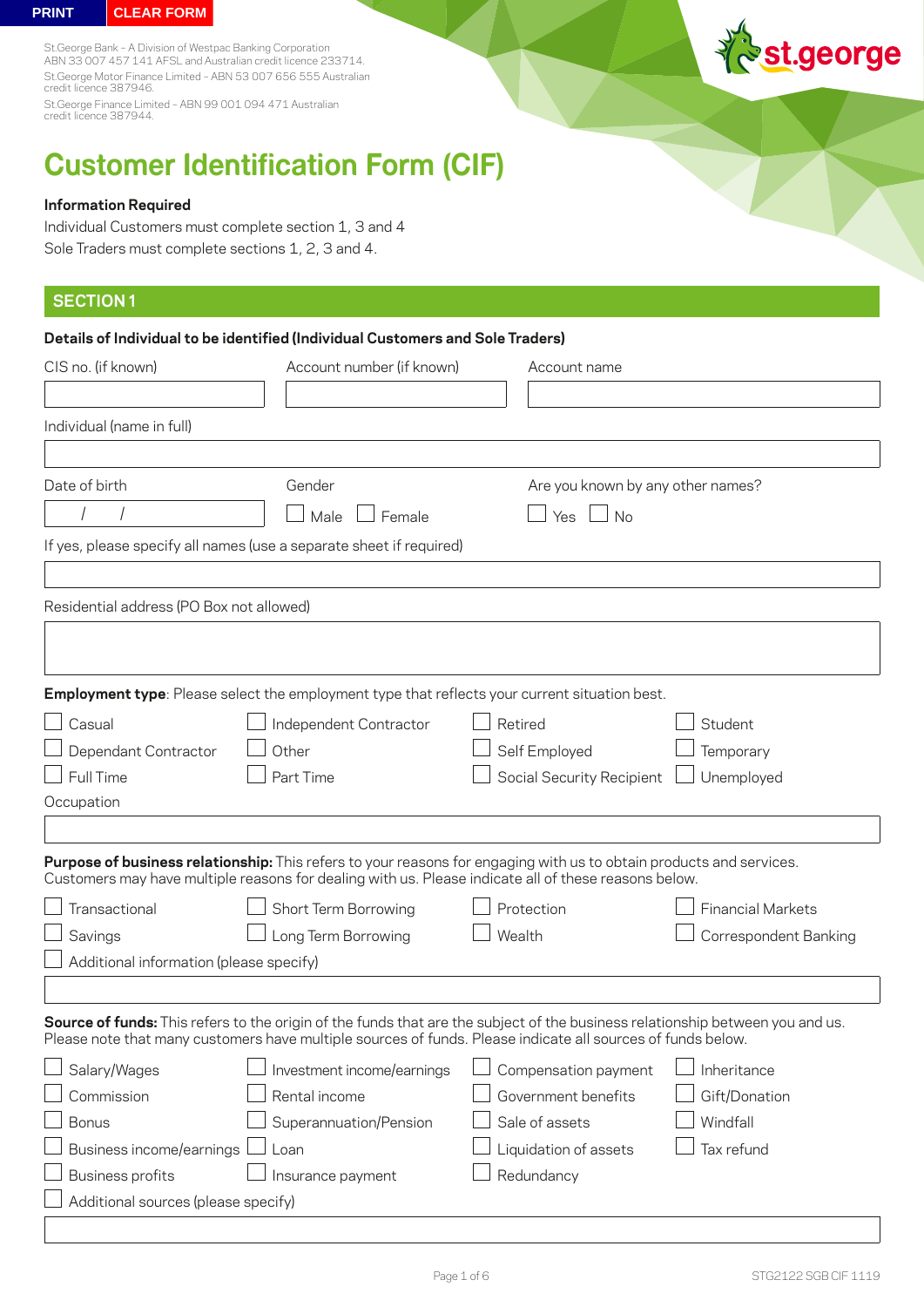# **SECTION 1** *continued*

**Source of wealth:** This refers to the origin of your total net assets/total net worth. Please note that many customers will have multiple sources of wealth. Please indicate all sources of wealth below.

| $\Box$ Employment income/earnings          | Superannuation/Pension    | Liquidation of assets |
|--------------------------------------------|---------------------------|-----------------------|
| Redundancy                                 | Insurance payment         | Inheritance           |
| $\Box$ Business income/earnings            | Compensation payment      | Gift/Donation         |
| $\Box$ Business profits                    | Government benefits       | Windfall              |
| $\Box$ Investment income/earnings          | Owns real estate/property | None                  |
| Rental income                              | Sale of assets            |                       |
| $\Box$ Additional sources (please specify) |                           |                       |

# **SECTION 2**

#### **Details to be completed by Sole Traders only**

Full Business/Trading Name ABN (if any)

Full address of the principal place of business (PO Box not allowed) (if any)

Business Classification (ANZSIC)

# **SECTION 3**

#### **Foreign Tax Residency Information**

Are you a tax resident for any other country outside of Australia?  $\Box$  Yes  $\Box$  No

If yes please indicate the country(ies) in which you are a resident for tax purposes and each country's associated Tax Identification Number (TIN)\*.

If a 'TIN' is not available, please select one of the reasons against the appropriate country:

\* A foreign TIN is an identifying number or equivalent issued by the individual country of tax residency that is used for tax purposes. NOTE: If you have more than 3 countries in which you are a tax resident, please photocopy this section to provide more details.

| Country | <b>Tax Identification Number (TIN)</b> | Reason (if a TIN not available)                                                                                                                            |
|---------|----------------------------------------|------------------------------------------------------------------------------------------------------------------------------------------------------------|
|         |                                        | Foreign TIN not issued by this country<br>Individual is underage (applies to individuals only)<br>Foreign TIN pending issue by the countries tax authority |
|         |                                        | Foreign TIN not issued by this country<br>Individual is underage (applies to individuals only)<br>Foreign TIN pending issue by the countries tax authority |
|         |                                        | Foreign TIN not issued by this country<br>Individual is underage (applies to individuals only)<br>Foreign TIN pending issue by the countries tax authority |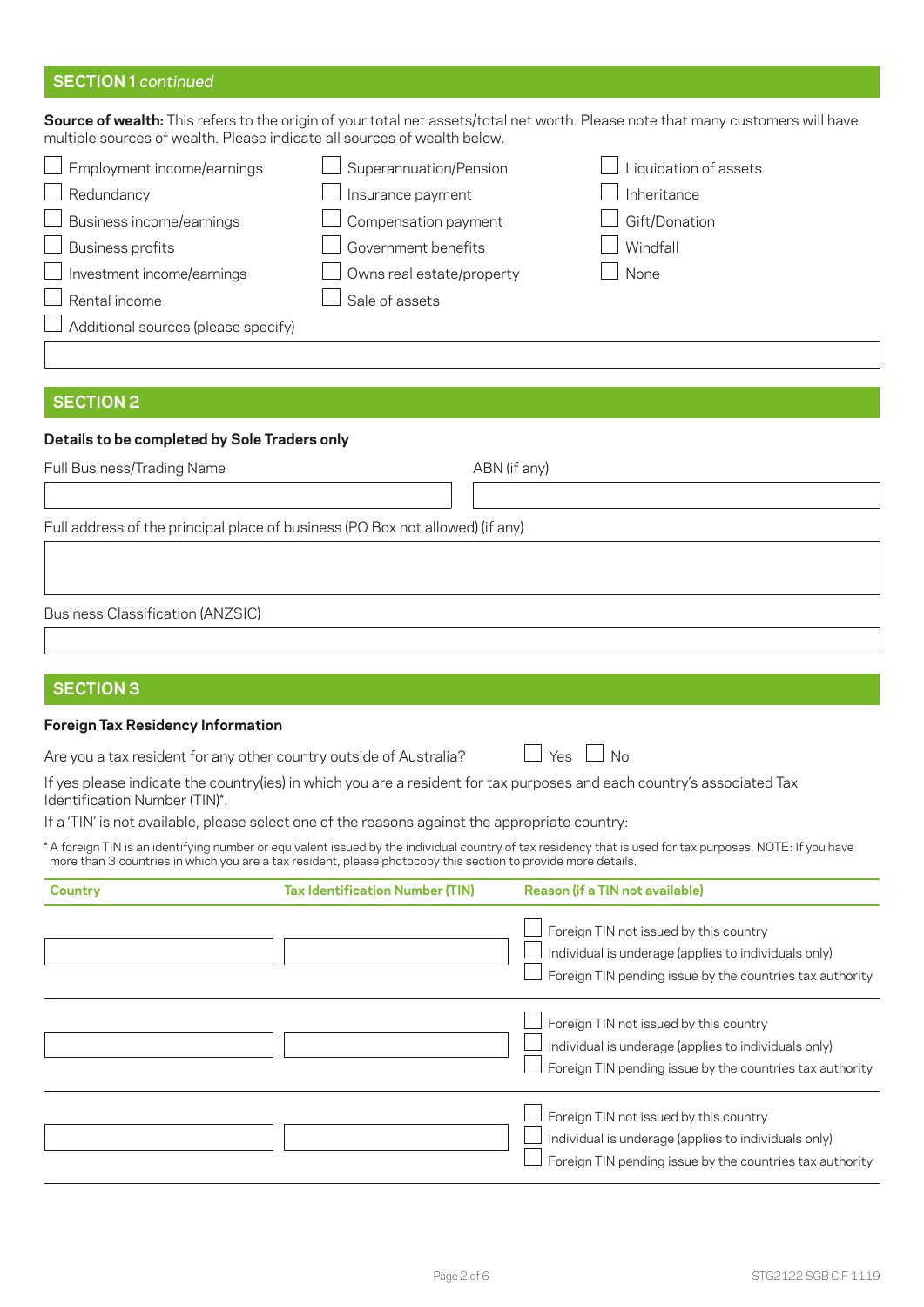# **SECTION 4**

# **Details Certified for an Individual (Individual Customers and Sole Traders)**

**Information Required:** Certifiers must complete the Certifier's details & declaration section on the following page and certify legible copies of either:

One document from Group 1

Or

One document from Group 2 and one other document from Group 3.

# **Group 1** – Primary Photographic Identification Documents.

- $\Box$  Australian Passport (current or expired by less than 2 years).
- Foreign passport issued by a foreign government, the United Nations or an agency of the United Nations.
- $\perp$  Foreign Travel document issued by a foreign government, the United Nations or an agency of the United Nations.
- Australian licence/permit.
- $\perp$  Foreign driver's licence which contains a photograph.
- $\Box$  Proof of age card issued by State or Territory.
- $\Box$  National Identity card issued by a foreign government, the United Nations or an agency of the United Nations.

# **Group 2** – Primary Non-Photographic Identification Documents.

- Australian Birth Certificate or extract.
- Foreign Birth Certificate.
- Citizenship Certificate Australian.
- Citizenship Certificate Foreign.
- Centrelink Pension Card.

# **Group 3** – Secondary Identification Documents.

- Notice of Financial Benefits issued by a Commonwealth or State/Territory Department (less than 12 months old).
- Notice issued by the Australian Taxation Office (issued in the last 12 months).
- $\perp$  Notice issued by a Local Government Body or Utilities Provider (less than 3 months old).
- Foreign driver's licence which does not contain a photograph.
- Department of Veteran's Affairs pension card.
- Tenancy/lease agreement (must be current).
- Medicare Card.
- Australian Marriage Certificate.
- $\Box$  Student ID card issued by an Australian tertiary institution (TAFE or University).
- Notice issued by the principal of a school (less than 3 months old, must include the name of the customer, residential address, period of school attendance & be issued on a school letterhead).
- $\perp$  A current card issued under Commonwealth. State or Territory law for the purpose of identification for a government service or as a licence.

# **Special Provisions** – for Refugees only, either of the following documents.

- $\perp$  Certificate of Identity issued by the Australian Government.
- $\perp$  Convention Travel Document (Titre de Voyage or equivalent) issued by the Australian Government.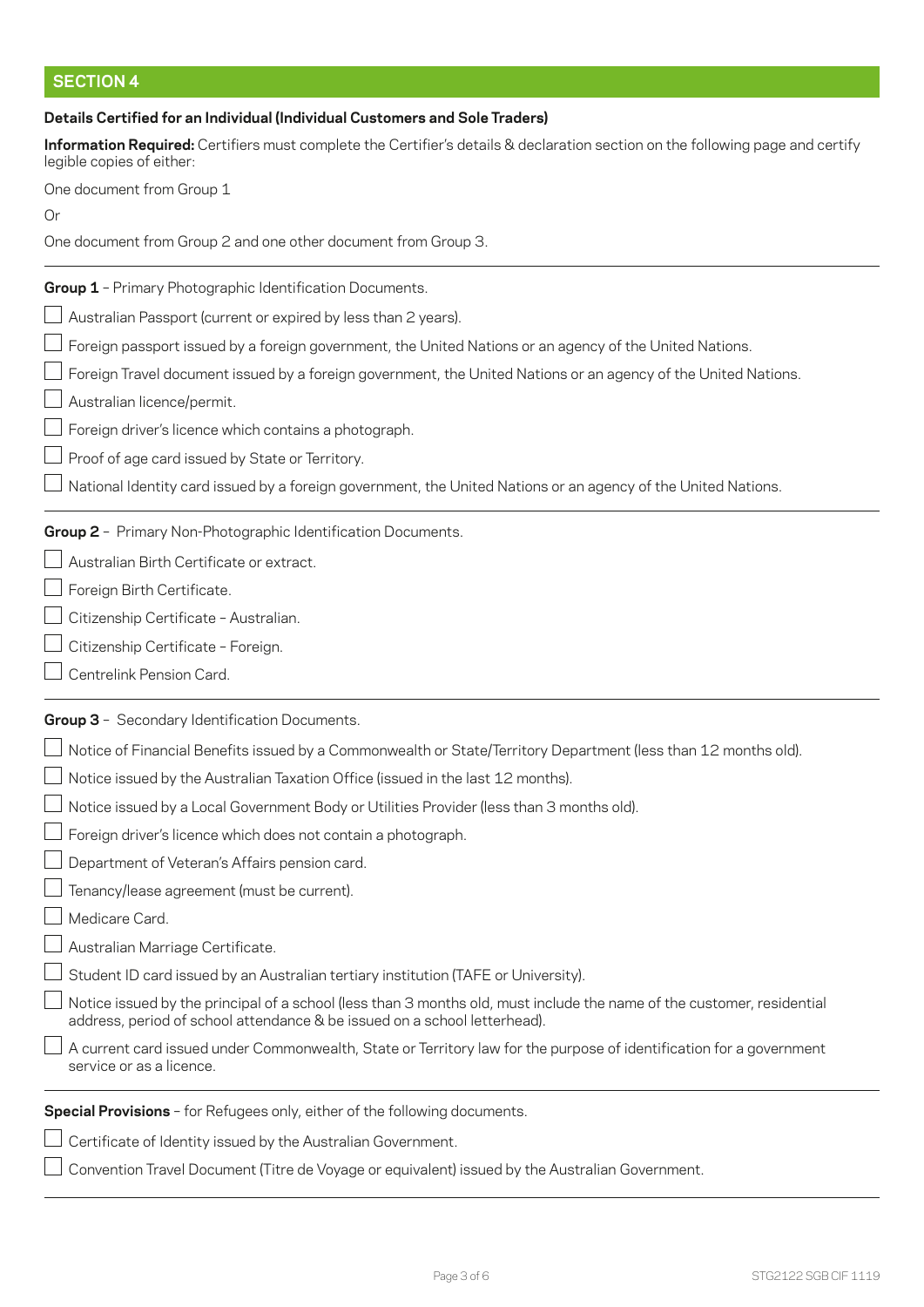# **SECTION 4** *continued*

### **Signature of Individual to be identified**

| Individual (name in full) |      |
|---------------------------|------|
|                           |      |
| Individual's Signature    | Date |
| X                         |      |

#### **Certifier's Details and Declaration**

**Note to Certifier:** Please ensure copies are legible and record the following on each copy of the identification provided. "This is a true copy of an original or certified copy document provided"; then print and sign your name, date and Qualification No. (if applicable) and also provide your details below so that we may contact you if necessary to confirm this information.

#### **Certifier's Declaration**

I certify that:

1. The person named above signed this form in my presence.

- 2. I sighted originals of the documents noted on reverse of form.
- 3. I am satisfied that the documents produced were genuine and that to the best of my knowledge they confirm the name, address and/or date of birth of the person named above.

| Category no. of acceptable certifier (see list below) Qualif |  |
|--------------------------------------------------------------|--|
|                                                              |  |

fication no. (if applicable)

| <b>Full Name of Certifier</b> |                                          |                           |
|-------------------------------|------------------------------------------|---------------------------|
| Title                         | First Name                               | Family Name               |
|                               |                                          |                           |
|                               | Residential address - PO Box not allowed |                           |
|                               |                                          |                           |
|                               |                                          |                           |
| Daytime Contact Number        |                                          | Country Code<br>Area Code |
|                               |                                          |                           |
| Signature                     |                                          | Date                      |
|                               |                                          |                           |
|                               |                                          |                           |
|                               |                                          |                           |

#### **Our reporting obligations**

We are required to identify tax residents of a country(ies) other than Australia in order to meet account information reporting requirements under local and international laws.

If at any time after account opening, information in our possession suggests that you, the entity and/or any individual who holds ownership and/or control in the entity of 25% or more (controlling person/beneficial owner) may be a tax resident of a country(ies) other than Australia, you may be contacted to provide further information on your foreign tax status and/or the foreign tax status of the entity and/or any controlling person/beneficial owner. Failure to respond may lead to certain reporting requirements applying to the account.

By completing this application you certify that if at any time there is a change to the foreign tax status details for you, the entity and/or any controlling person/beneficial owner, you will inform the bank. You will also certify that at any time there is a change of a controlling person/s/beneficial owner/s in your entity you will inform the bank.

A controlling person/beneficial owner refers to the individuals(s) that directly or indirectly owns a legal interest in the entity of 25% or more and/or exercises actual effective control over the entity, whether from an economic or other perspective such as through voting rights. In addition, in the case of a trust, a controlling person/beneficial owner includes the settlor(s), trustee(s), appointer(s), protector(s), beneficiary(ies), or classes of beneficiaries and in the case of an entity other than a trust, the term includes person in equivalent or similar positions.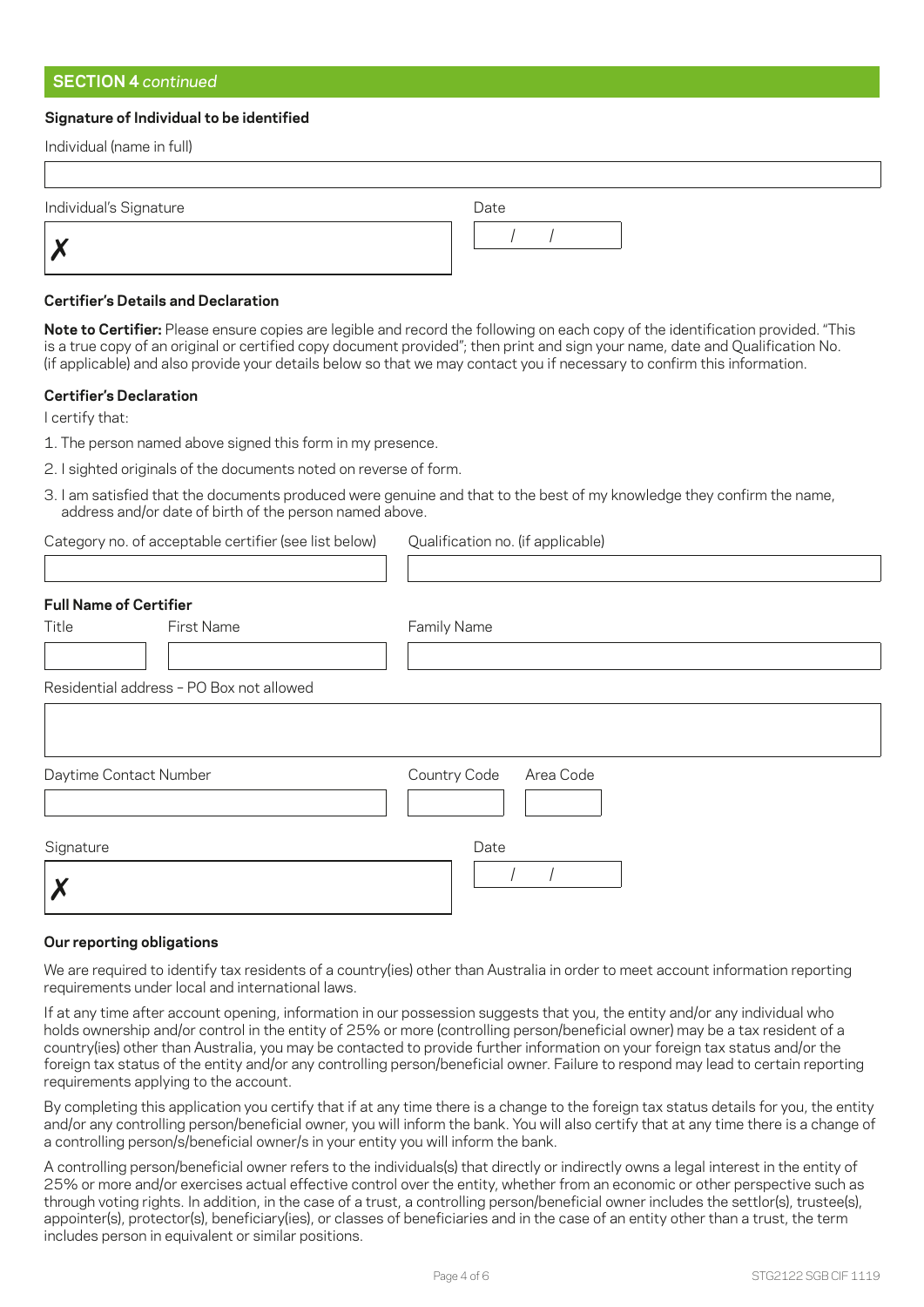# **Privacy Statement**

Our privacy policy is available at [stgeorge.com.au](http://stgeorge.com.au) or by calling 13 33 30, and covers how we handle your personal information.

## **Categories of acceptable certifiers**

#### **In Australia**

- 1. A person who, under a law in force in a State or Territory, is currently licensed or registered to practise in one of the following occupations:
	- Chiropractor
	- Dentist
	- Legal practitioner
	- Medical practitioner
	- Nurse
	- Optometrist
	- Patent attorney
	- Pharmacist
	- Physiotherapist
	- Psychologist
	- Trade marks attorney
	- Veterinary surgeon
- 2. A person who is enrolled on the roll of the Supreme Court of a State or Territory, or the High Court of Australia, as a legal practitioner (however described)
- 3. Agent of the Australian Postal Corporation who is in charge of an office supplying postal services to the public
- 4. Australian Consular Officer or Australian Diplomatic Officer (within the meaning of the *Consular Fees Act 1955*)
- 5. Bailiff
- 6. Bank officer with 2 or more continuous years of service
- 7. Building society officer with 2 or more years of continuous service
- 8. Chief executive officer of a Commonwealth court
- 9. Clerk of a court
- 10. Commissioner for Affidavits
- 11. Commissioner for Declarations
- 12. Credit union officer with 2 or more years of continuous service
- 13. Employee of the Australian Trade and Investment Commission who is:
	- in a country or place outside of Australia; and
	- ν authorised under paragraph 3(d) of the *Consular Fees Act 1955*; and
	- exercising his or her function at that place
- 14. Employee of the Commonwealth who is:
	- in a country or place outside Australia; and
	- ν authorised under paragraph 3(c) of the *Consular Fees Act 1955*; and
	- exercising his or her function in that place
- 15. Fellow of the National Tax Accountants' Association
- 16. Finance company officer with 2 or more years of continuous service
- 17. Holder of a statutory office not specified elsewhere in this list
- 18. Judge of a court
- 19. Justice of the Peace
- 20. Magistrate
- 21. Marriage celebrant registered under Subdivision C of Division 1 of Part IV of the *Marriage Act 1961*
- 22. Master of a court
- 23. Member of Chartered Secretaries Australia
- 24. Member of Engineers Australia, other than at the grade of student
- 25. Member of the Association of Taxation and Management **Accountants**
- 26. Member of the Australian Defence Force who is:
	- an officer: or
	- a non-commissioned officer within the meaning of the *Defence Force Discipline Act 1982* with 2 or more years of continuous service; or
	- a warrant officer within the meaning of that Act
- 27. Member of the Institute of Chartered Accountants in Australia, the Australian Society of Certified Practising Accountants or the Institute of Public Accountants
- 28. Member of:
	- the Parliament of the Commonwealth; or
	- the Parliament of a State; or
	- a Territory legislature; or
	- a local government authority of a State or Territory
- 29. Minister of religion registered under Subdivision A of Division 1 of Part IV of the *Marriage Act 1961*
- 30. Notary public
- 31. Permanent employee of the Australian Postal Corporation with 2 or more years of continuous service who is employed in an office supplying postal services to the public
- 32. Permanent employee of:
	- the Commonwealth or a Commonwealth authority; or
	- a State or Territory or a State or Territory authority; or
	- a local government authority

with 2 or more years of continuous service and is a person not already specified elsewhere in this list

33. Person before whom a statutory declaration may be made under the law of the State or Territory in which the declaration is made